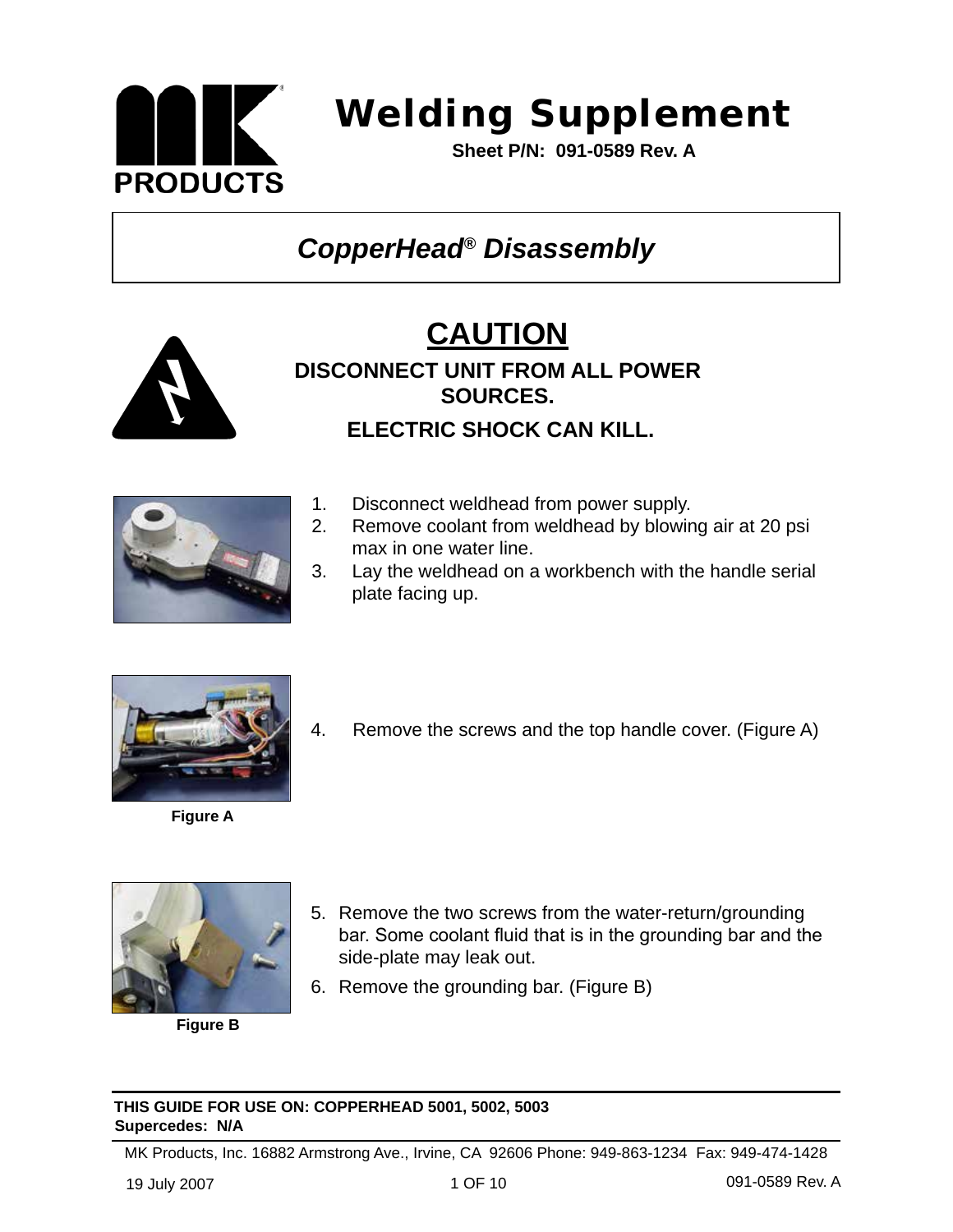**Sheet P/N: 091-0589 Rev. A**



**Figure C**



**Figure D**

7. Remove both side plate assemblies by removing the mounting screws. (Figures C and D)



**Figure E**

8. Remove heat shrink and then screw from the brush plate. (Figure E )

9. Remove gas line from barb connector. (Figure E)

#### **Gas Line**

#### **Heat Shrink**

(Figure H)



10. Unplug motor connector from circuit board. Remove cable assembly. (Figure F)



**Figure G**

![](_page_1_Picture_17.jpeg)

**Figure H**

11. Remove the upper right motor mount screw. (Figure G)

12. Separate cover from base assemblies with knife.

![](_page_1_Picture_20.jpeg)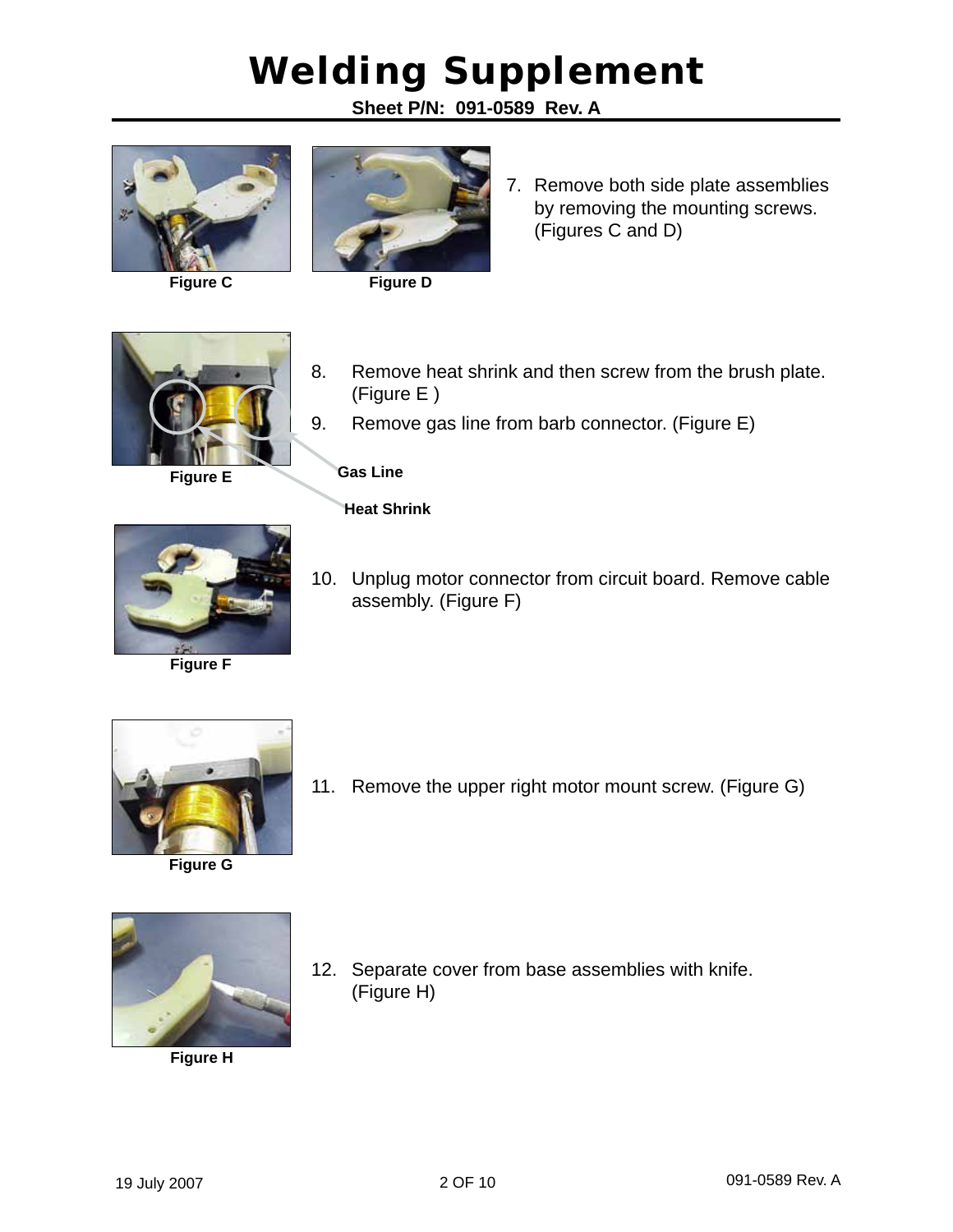**Sheet P/N: 091-0589 Rev. A**

![](_page_2_Picture_2.jpeg)

**Figure I**

![](_page_2_Picture_4.jpeg)

**Figure J**

13. Remove remaining motor mount screws. (Figure I)

![](_page_2_Picture_7.jpeg)

![](_page_2_Picture_8.jpeg)

**Figure K**

![](_page_2_Picture_10.jpeg)

![](_page_2_Picture_11.jpeg)

**Figure L**

16. Remove the brush plate. (Figure L)

![](_page_2_Picture_14.jpeg)

**Figure M**

17. Rotate rotor to position shown. (Figure M)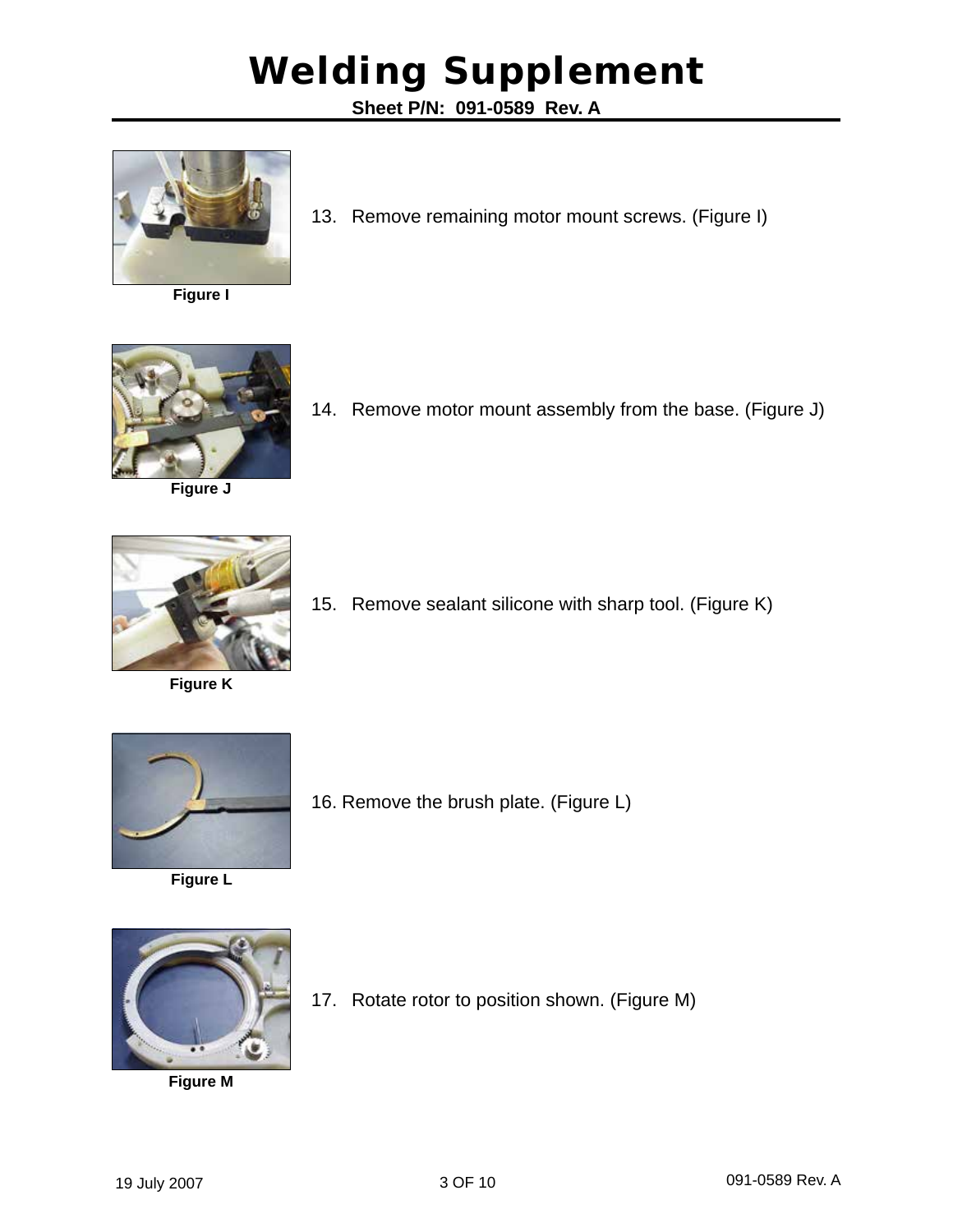**Sheet P/N: 091-0589 Rev. A**

![](_page_3_Picture_2.jpeg)

**Figure N**

![](_page_3_Picture_4.jpeg)

![](_page_3_Picture_5.jpeg)

**Figure O**

19. Loosen the screw that holds the clamp on the reed switch. Mark the relative position of the switch for reference in reassembly. (Figure O)

![](_page_3_Picture_8.jpeg)

**Figure P**

20. Remove contact pin from connector with sharp tool. (Figure P)

![](_page_3_Picture_11.jpeg)

21. Squeeze pin slightly to pass through orifice in weldhead base to remove contact pin from the base. (Figure Q)

![](_page_3_Picture_13.jpeg)

**Figure R**

22. Remove the reed switch by sliding it out of the clamp. (Figure R)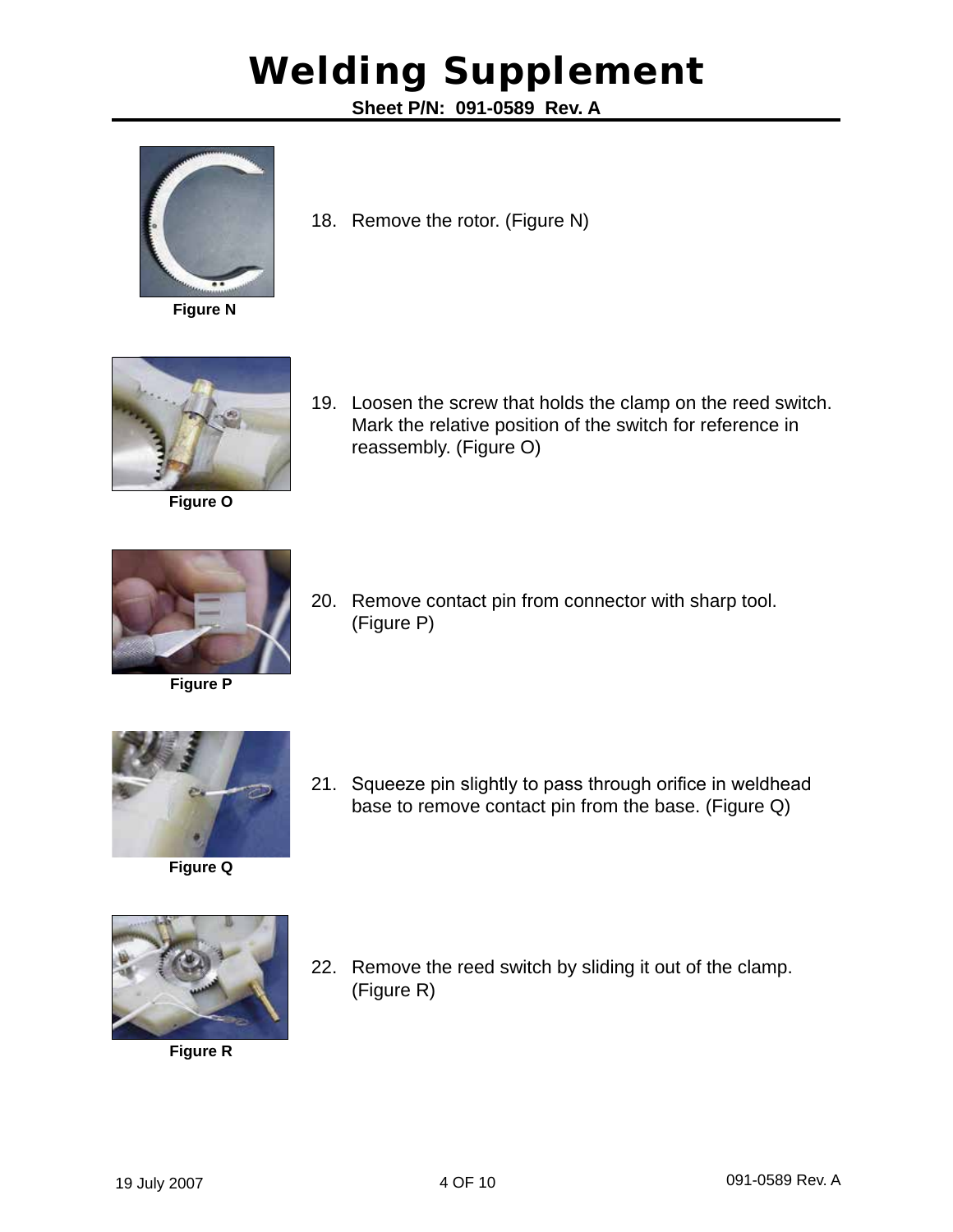**Sheet P/N: 091-0589 Rev. A**

![](_page_4_Picture_2.jpeg)

**Figure** S

23. Inspect all gears for wear and obstructions. The bevel-slip gear, the main gear and the miter gear (on the motor coupler shaft) are most susceptible to wear and/or damage. (Figure S)

![](_page_4_Picture_5.jpeg)

**Figure T**

- 24. Inspect the gear-motor output shaft for alignment. Inspect the coupler shaft for integrity and inspect each gear bushing for gouging and burrs. (Figure T)
- 25. Clean the weldhead with a denatured alcohol dampened swab.
- 26. DO NOT IMMERSE any parts in any solvent.
- 27. Wipe the surfaces only as required to remove accumulated dirt and foreign particles.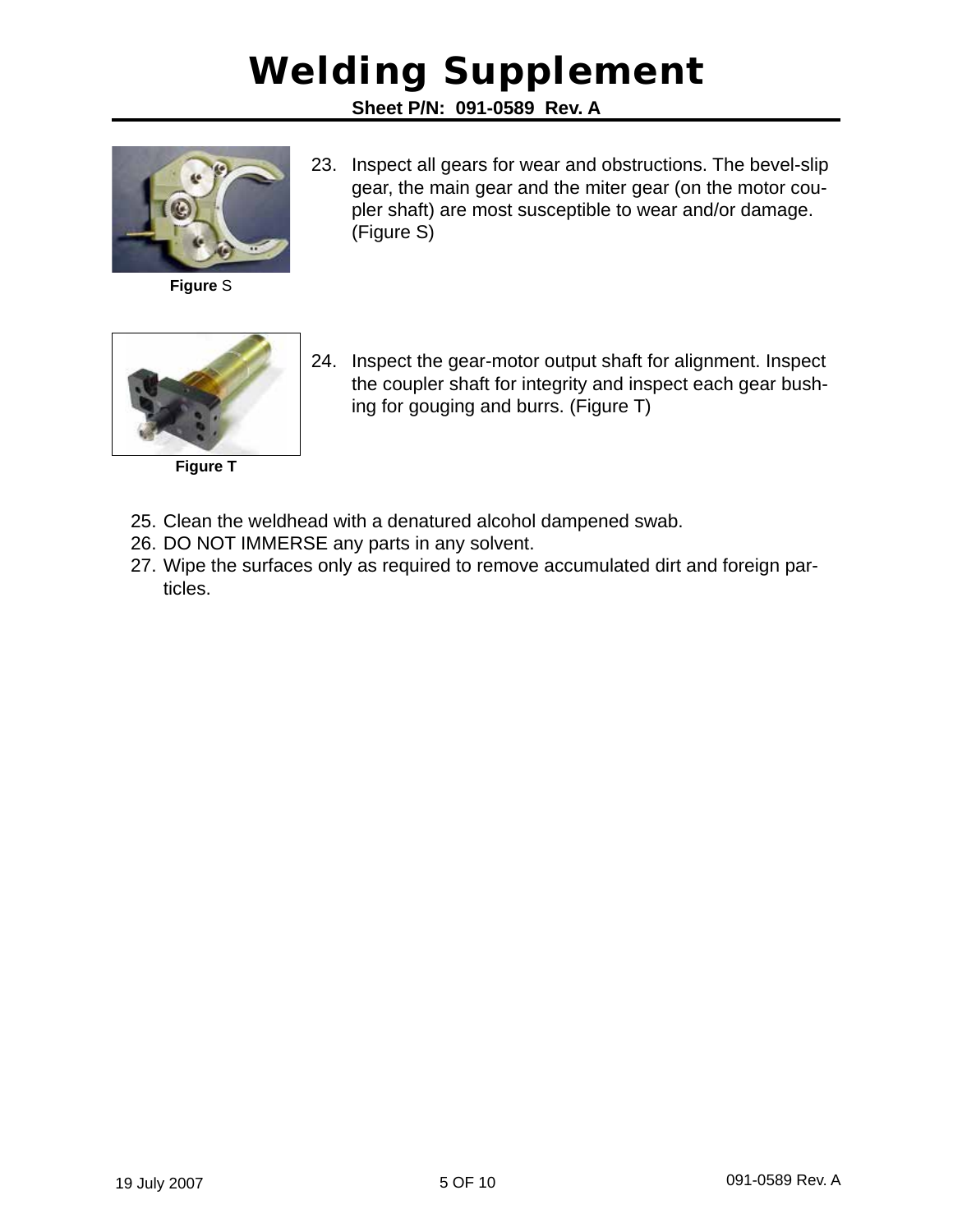**Sheet P/N: 091-0589 Rev. A**

#### **CopperHead Reassembly**

*NOTE:* 

*Reassembly of weldhead base and shims is explained in kit instructions 091-0587. Follow directions for reassembly before continuing with this supplement.*

![](_page_5_Picture_5.jpeg)

![](_page_5_Picture_6.jpeg)

**Figure A**

1. Install gears into base and onto motor coupler shaft. (Figure A)

![](_page_5_Picture_9.jpeg)

![](_page_5_Picture_11.jpeg)

**Figure B**

![](_page_5_Picture_13.jpeg)

base. (Figure B)

3. Insert contact pin into connector with sharp tool. (Figure C)

![](_page_5_Picture_15.jpeg)

**Figure C**

**Figure D**

4. Reinstall the reed switch; sliding it into the clamp and tightening the clamp screw. (Figure D)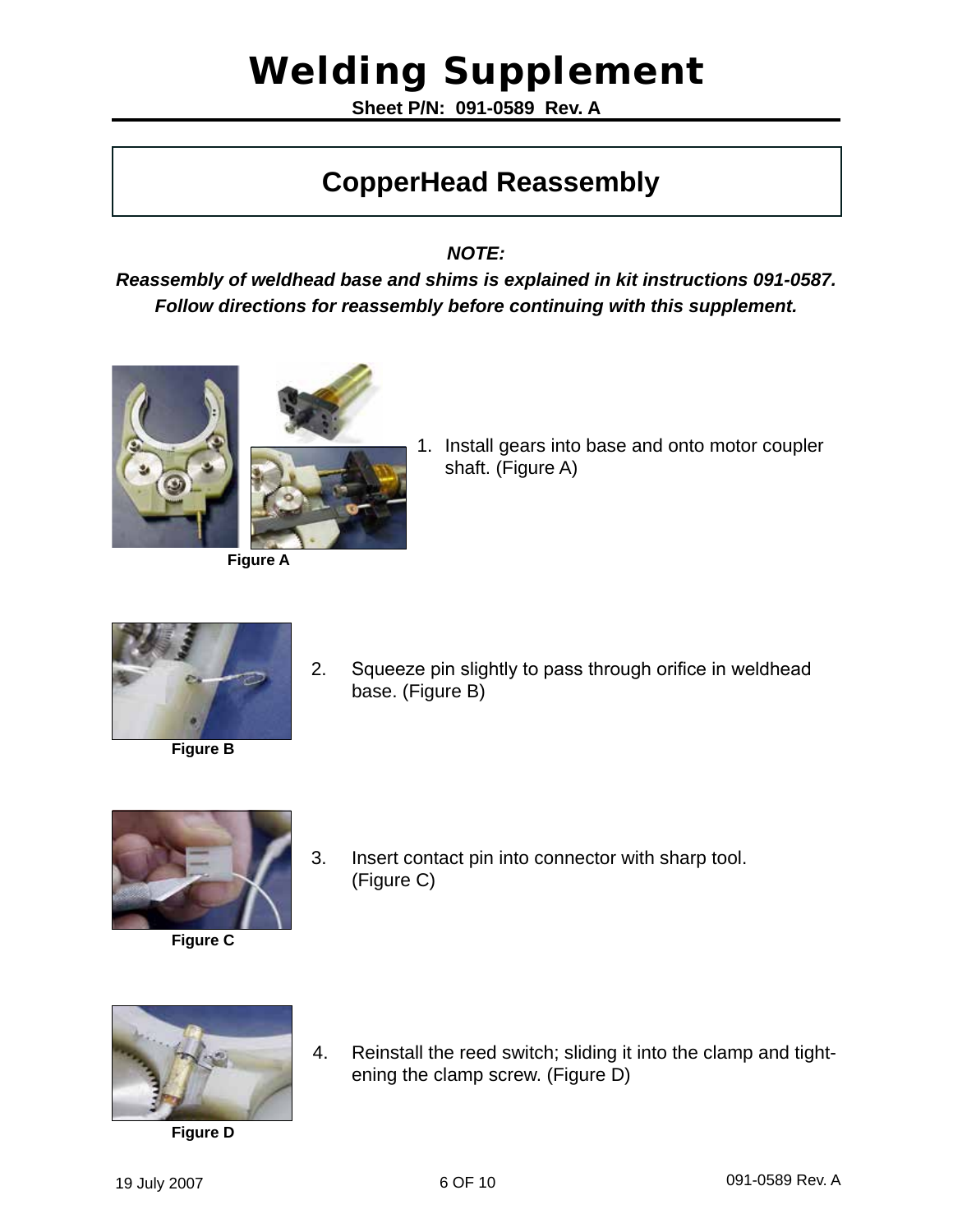**Sheet P/N: 091-0589 Rev. A**

![](_page_6_Picture_2.jpeg)

**Figure E**

5. Position the top end of the reed switch over the small round magnet pressed into the rotor. The top of the reed switch should not overlap more than ½ of the magnet diameter and should not be positioned entirely below the magnet. (Figure E)

#### 6. Reed Switch Adjustment:

Adjusting the reed switch position may be necessary to properly align the rotor within the weldhead. When the weldhead is in the "home" position, the rotor should be centered on its race. In order to align the rotor, the motor block needs to be connected to the base housing and both the reed switch and the motor will need to be electrically connected to the small circuit board within the handle of the weldhead. Also, the weldhead electrical cable needs to be connected to an MK Products power supply, so the head can "jog" and "home." *The machine should be used in "Test Mode" during this process, for safety reasons.* Start by securing the reed switch with the clamp. Tighten the clamp enough so the switch does not move freely. With the weldhead connected, "jog" the rotor a short distance, then press "home" When the rotor stops at "home", look at each end of the rotor. If the rotor is positioned properly, there will be the same amount of the white race material extending from each end of the rotor. If there is more race material at one end than the other, you can make *small* adjustments to the position of the reed switch to correct this. Press and release "jog" and then "home" to check if the process should be repeated.

#### *Some trial and error may be required to achieve the desired results.*

When the reed switch is in its desired location, secure the clamp screw tightly, making sure the reed switch does not move. Use a small amount of GE RTV 108 Silicone Adhesive MK #823-0042 to secure the clamp in place and prevent the clamp screw from backing out. Disconnect the motor and reed switch from the weldhead circuit board, and proceed with reassembly. (Figure F)

![](_page_6_Picture_9.jpeg)

**Figure F**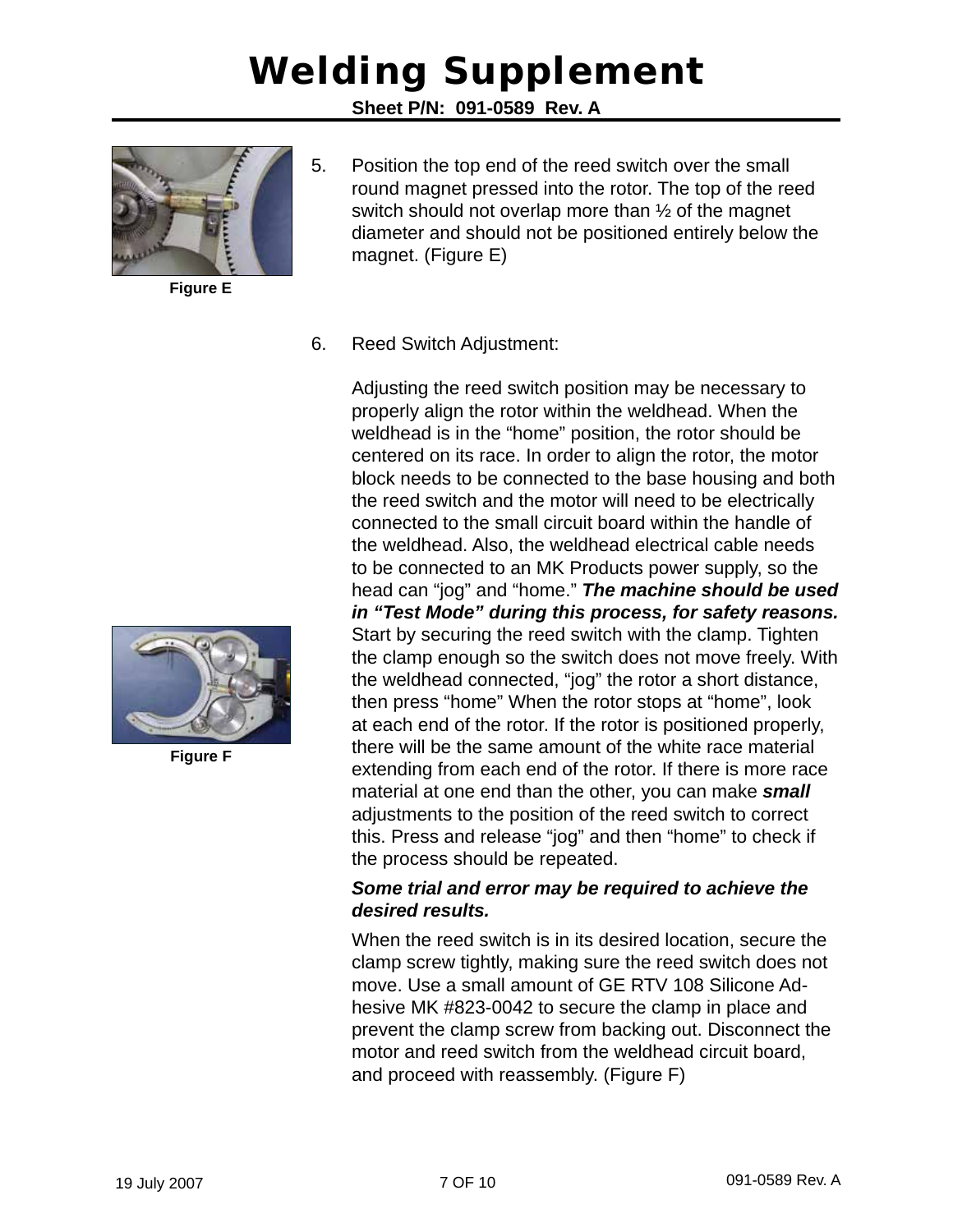**Sheet P/N: 091-0589 Rev. A**

![](_page_7_Picture_2.jpeg)

![](_page_7_Picture_3.jpeg)

7. Align the brush plate over the rotor and check that the brass tube of the reed switch is not touching the brush plate. (Figure G)

![](_page_7_Picture_5.jpeg)

**Figure G**

**Figure H**

8. Align the weldhead cover housing with the base. Check the alignment of the pins in the cover with the holes in the brush plate. With the base and cover closed together and with no obstructions, replace the screws. (Figure H)

![](_page_7_Picture_8.jpeg)

**Figure I**

9. Seal the gap hole with GE RTV 108 Silicone Adhesive MK #823-0042. (Figure I)

![](_page_7_Picture_11.jpeg)

**Figure J**

10. Fill square hole with GE RTV 108 Silicone Adhesive MK #823-0042. (Figure J)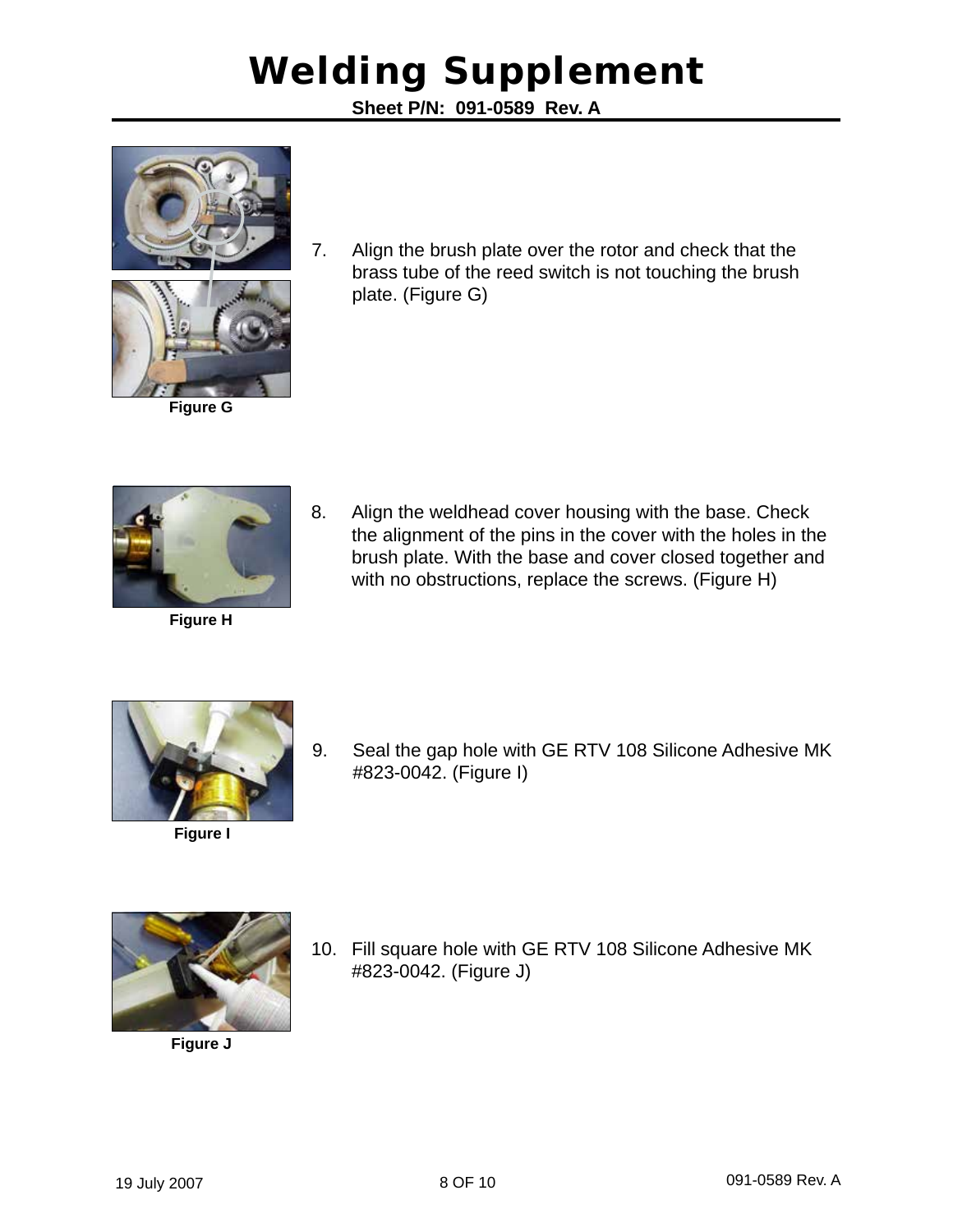**Sheet P/N: 091-0589 Rev. A**

11. Clean and let set for 24 hours. (Figure K)

![](_page_8_Picture_2.jpeg)

**Figure K**

![](_page_8_Picture_4.jpeg)

**Figure L Figure M**

- 12. Install gas line. (Figure L)
- 13. Install heat shrink prior to connecting brush plate with screw. Cover brush plate screw connector with approximately 2-inches of heat shrink tube MK#739-0008. (Figure M).

![](_page_8_Picture_8.jpeg)

**1. Heat Shrink 2. Gas Line**

**Figure N**

14. Install side plate (both sides). (Figure N)

![](_page_8_Picture_11.jpeg)

![](_page_8_Picture_12.jpeg)

**Figure O**

- 15. Locate the water-return/grounding bar and inspect the four o-rings. Replace o-rings if necessary. Otherwise coat the o-rings with an o-ring lubricant and replace them between the two aluminum side plates.
- 16. Install grounding bar with screws. (Figure O)